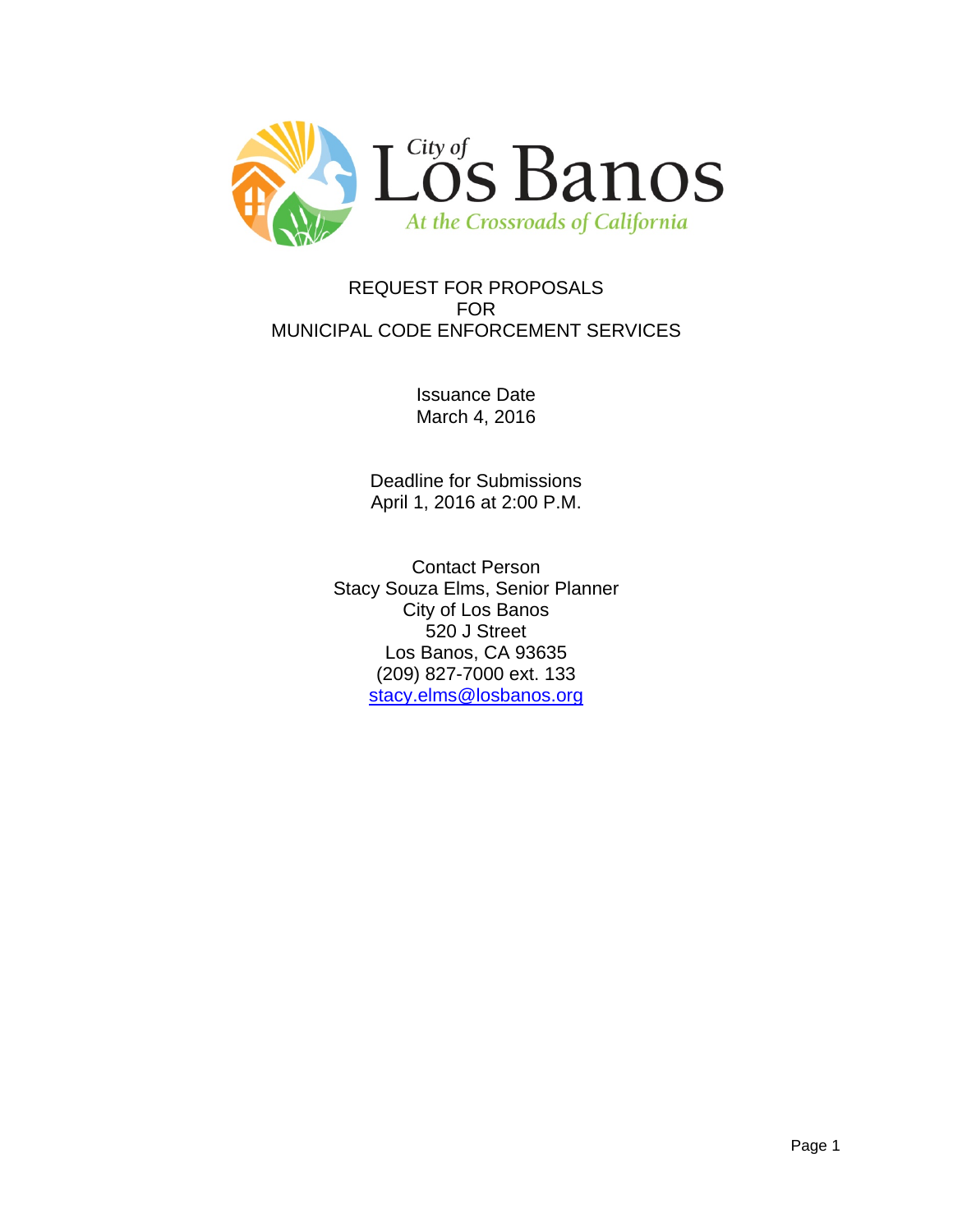#### REQUEST FOR PROPOSALS Municipal Code Enforcement Services

NOTICE IS HEREBY GIVEN that the City of Los Banos ("City") is issuing this Request for Proposal ("RFP") for Municipal Code Enforcement Services for community preservation. The purpose of this RFP is to select the most qualified agency or firm to provide the related services to the City. Submitted competitive sealed proposals must be from qualified firms.

Firms are solely responsible for ensuring proposals are received by the City on or before the submittal deadline. Proposals must be received no later than 2:00 p.m. on April 1, 2016 at the following address:

#### City of Los Banos Attn: Lucille L. Mallonee, City Clerk 520 J Street Los Banos, CA 93635

An original copy must be signed by a representative authorized to bind the company. Proposals submitted by facsimile or email are not acceptable and will not be considered. The original signed proposal and five (5) duplicates are to be submitted in sealed packages with the name of the firm and RFP title clearly marked on the outside of the package.

Failure to comply with the requirements set forth in this RFP may result in disqualification. Proposals and/or modifications received subsequent to the hour and date specified above will not be considered. Submitted proposals may be withdrawn at any time prior to the submission time specified in this RFP, provided notification is received in writing before the submittal deadline. Proposals cannot be changed or withdrawn after the submittal deadline. No handwritten notations or corrections will be allowed. The responding firm is solely responsible for all costs related to the preparation of the proposal.

The City reserves the right to reject all proposals and to waive any minor informalities or irregularities contained in any proposal. Acceptance of any proposal submitted pursuant to this RFP shall not constitute any implied intent to enter into a contract.

The contract award, if any, will be made to the firm who, in the City's sole discretion, is best able to perform the required services in a manner most beneficial to the City.

Please submit all inquiries to [stacy.elms@losbanos.org.](mailto:stacy.elms@losbanos.org)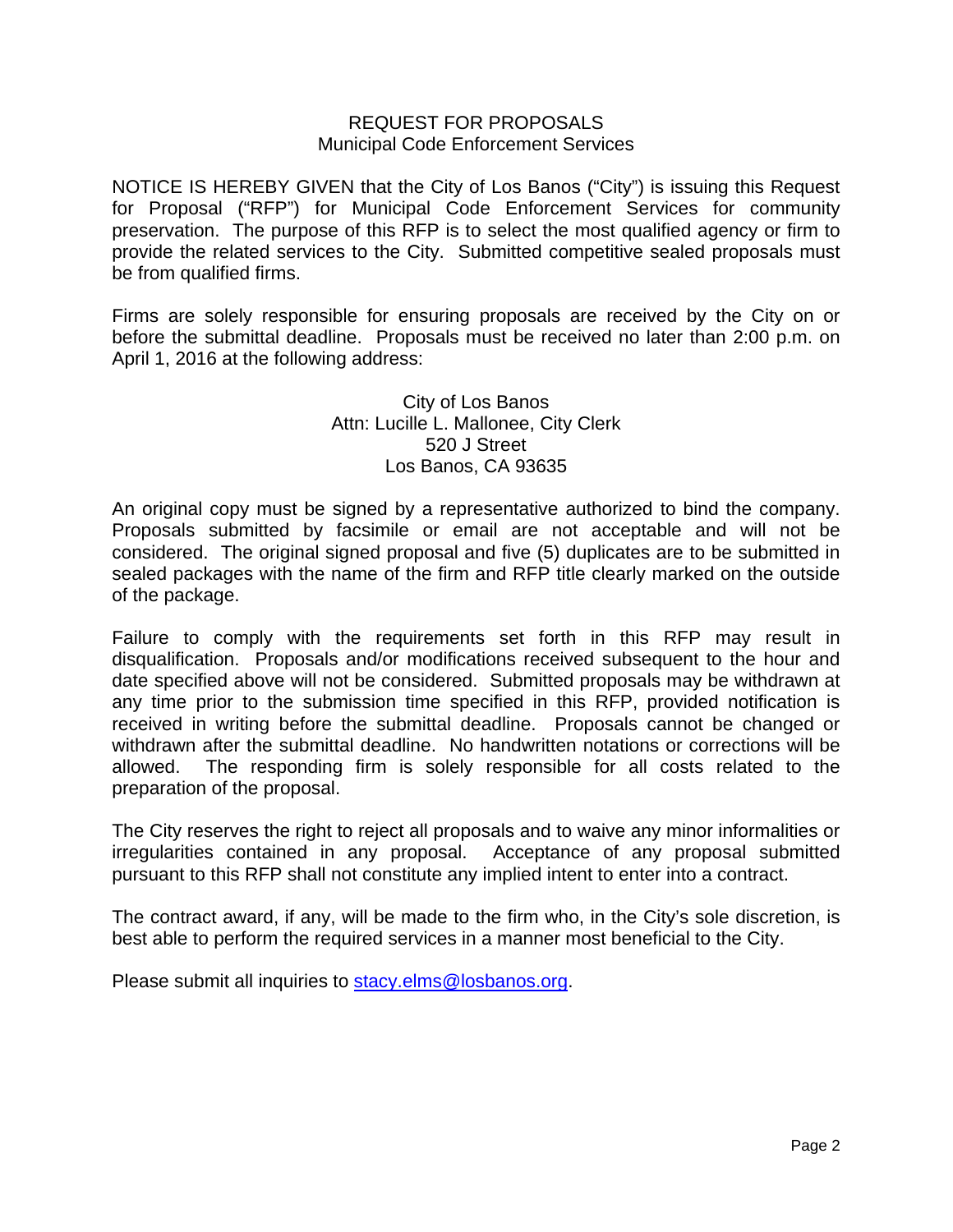## 1. INTRODUCTION

The City of Los Banos, incorporated in 1907, has an estimated population of approximately 37,000 residents and has a land area of approximately 10.1 square miles. Los Banos is located on the west side of the San Joaquin Valley, in the County of Merced, seven mile east of the junction of State Route 152 and Interstate 5.

The City of Los Banos is a general law city, which operates under the council/manager form of government.

The City is a "full service city" and provides a wide range of services. These services include: police and fire protection; animal control; code enforcement, water and sewer service, building safety regulation and inspection; street lighting; land use planning and zoning; housing and community development; maintenance and improvement of streets and related structures; traffic safety maintenance and improvement; and full range of recreational programs.

The City of Los Banos is requesting proposals from qualified agencies and or consulting firms to provide Code Enforcement Officer(s) to perform and improve municipal code enforcement services for community preservation within a designated area of the City. Duties of the officer(s) will generally include written notification and face-to-face contact with individuals to address various code enforcement violations, monitoring and enforcing a variety of City building, zoning and land use codes, ordinances and regulations, conducting investigations, and providing information on City regulations to homeowners, tenants, and the public and coordinating activities with the City Code Enforcement Division.

The City of Los Banos Police Department oversees the Code Enforcement Division which is comprised of a Police Sergeant, two Code Enforcement Officers, and an Administrative Clerk. The Code Enforcement Division has two main functions: community preservation and animal control services. One of the Code Enforcement Officers is dedicated to community preservation, and the other Code Enforcement Officer is dedicated to animal control services.

The City has been awarded Community Development Block Grant (CDBG) funding for code enforcement activities within a targeted area (described below) of the City. The activities will be funded through September 30, 2018.

## 2. SCOPE

## A. Target Area.

Code Enforcement services will be carried out in the north/east portion of the City; east of Mercey Springs Road/Highway 165 to Badger Flat Road and north of Pacheco Boulevard/Highway 152 to Willmott Avenue and H Street. This area is identified as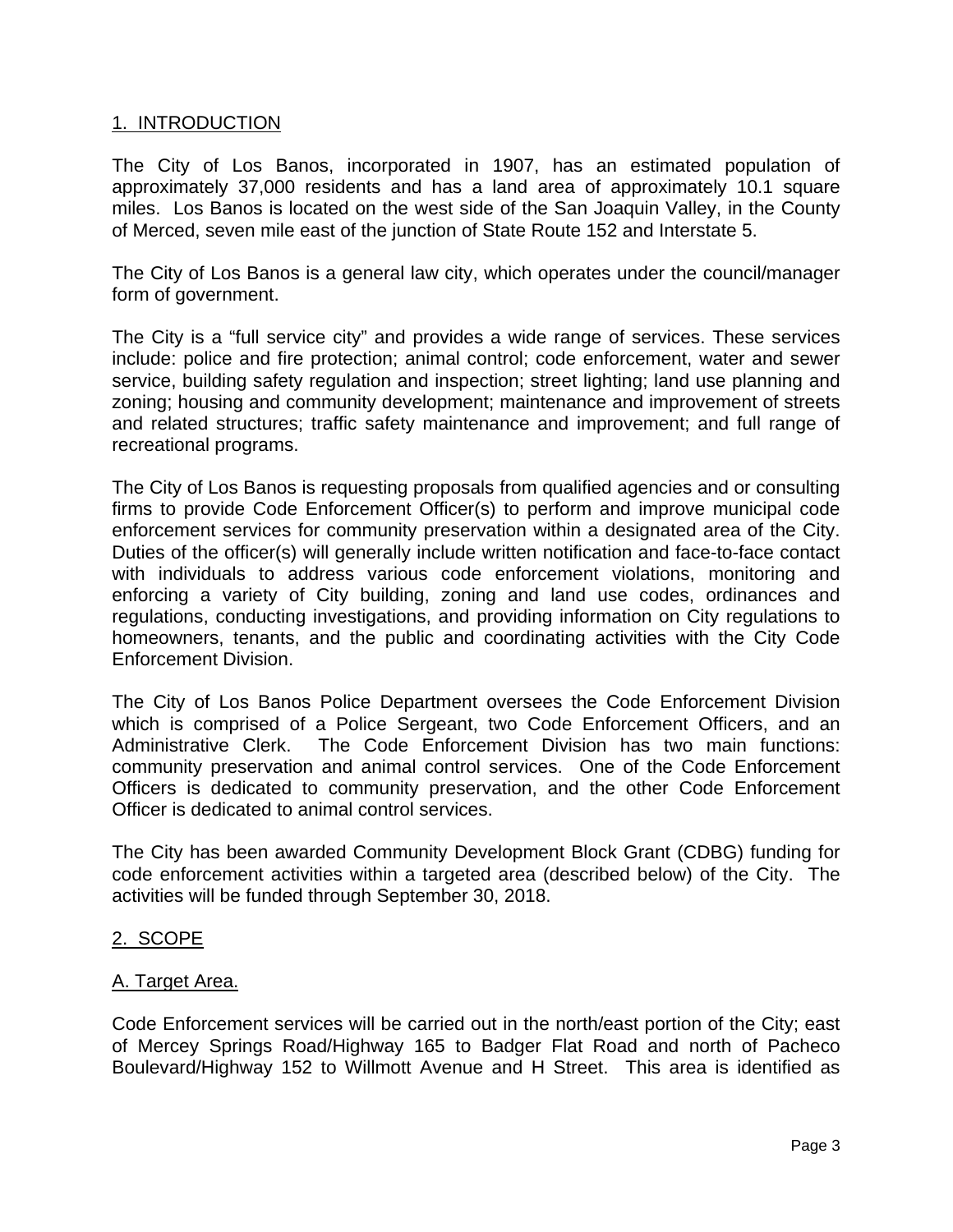Census Tract 22.01 block groups 1-5 and Census Tract 22.02 block group 4. A map of the service area is attached hereto as Attachment A.

The targeted area covers a large portion of the older, more impoverished parts of the City. There are documented issues with shopping carts, unauthorized car ports, abandoned vehicles, and business operated out of homes. This area includes approximately 9,080 low/moderate income residents and 2,465 very low-income residents.

Approximately 89% of the code enforcement calls in 2011-2012 were violations inside of the targeted area. The targeted area is older and affected greatly by slum and blight. Each call received requires the Code Enforcement Officer to respond to the call to confirm a violation, cite the owner with a date for the issue to be resolved, follow up, and if the issue is not resolved, to take further action.

## B. Requested Services - Generally

The City currently employs two Code Enforcement Officers; however, one position is dedicated to animal control services and the other is dedicated to code enforcement services. The City has been awarded CDBG grant funding to expand the Code Enforcement Division to provide Code Enforcement services to the target area. The City is requesting proposals from qualified agencies or private firms to provide additional Code Enforcement Officer(s) to provide code enforcement services to the target area. The officer(s) will monitor, notify, cite, and follow up on all municipal code violations within the target area.

#### C. Scope of Work

Code enforcement services shall include the following:

- Provide a minimum of one (1) full time code enforcement officer;
- Code enforcement officer(s) shall have a minimum of three years of experience;
- Code enforcement officer(s) shall work out of the City's offices and will keep regular schedule of office hours;
- Investigate violations of City zoning, building, nuisance, and property maintenance laws, file complaints against violators;
- Perform field surveys and investigate complaints of possible zoning, building, nuisance and property maintenance code violations;
- Recognize the need for, and implement appropriate remedial actions to correct violations;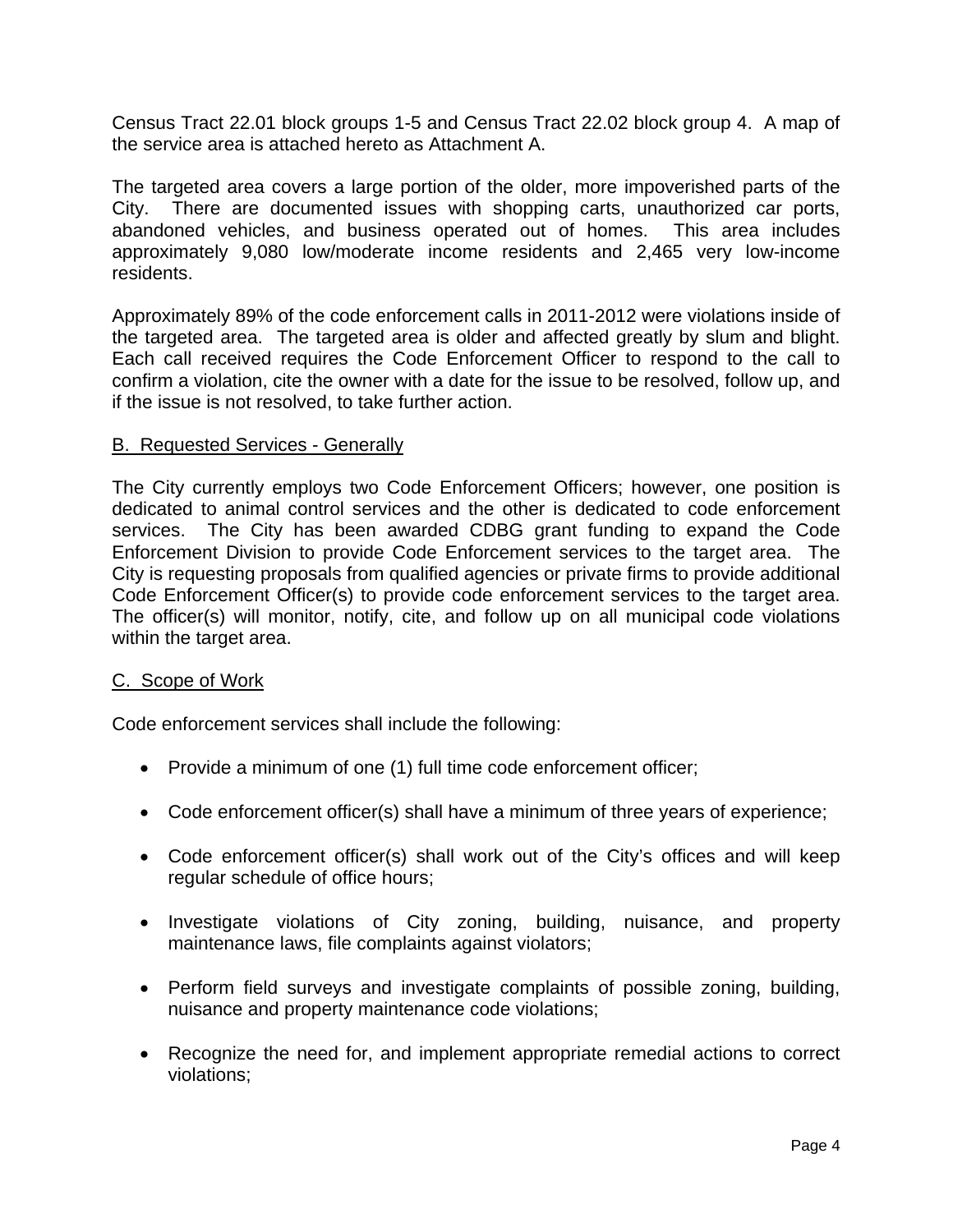- Perform and document inspections to determine the validity of complaints, and to identify conformance to the applicable codes and ordinances;
- Take photographs and necessary measurements and gather all pertinent facts from the parties involved;
- Prepare and issue a Warning, Notice of Violation, Letters of Non-Compliance and when necessary, administrative citations;
- Have experience in handling reporting requirements for Community Development Block Grant funding;
- Provide daily patrols;
- Provide regular on-going customer service and other technical training for code enforcement officer(s);
- Provide all necessary equipment, uniforms, and vehicles for code enforcement officer(s);
- Provide other professional code enforcement support services as determined by the **Code Enforcement Sergeant**.
- Coordinate all activities with the City's Code Enforcement Division.

#### 3. Submittal Format and Content

All respondents are required to follow the format specified below. The contents of the submittal must be clear, concise, and complete. Each section of the submittal *shall be titled* according to the numbering and naming system shown below to aid in expedient information retrieval (NOTE: Respondents shall base their submittals on the "Scope of Work.")

Cover Letter - The cover letter must be on Consultant Firm letterhead and should include in the subject heading "Proposal for Code Enforcement Services April 1, 2016." The cover letter should be brief (two pages maximum), and any changes to the format or deletions of requested materials clearly explained.

Describe how the delivery of services will be provided to City, including the location of the consultant's offices and the response time to City's requests. In addition, describe those conditions, constraints, or problems that are unique to the scope of work that may adversely affect either the cost or work progress; and include the title and signature of the firm's contact person for this procurement. The signatory shall be a person with official authority to bind the company.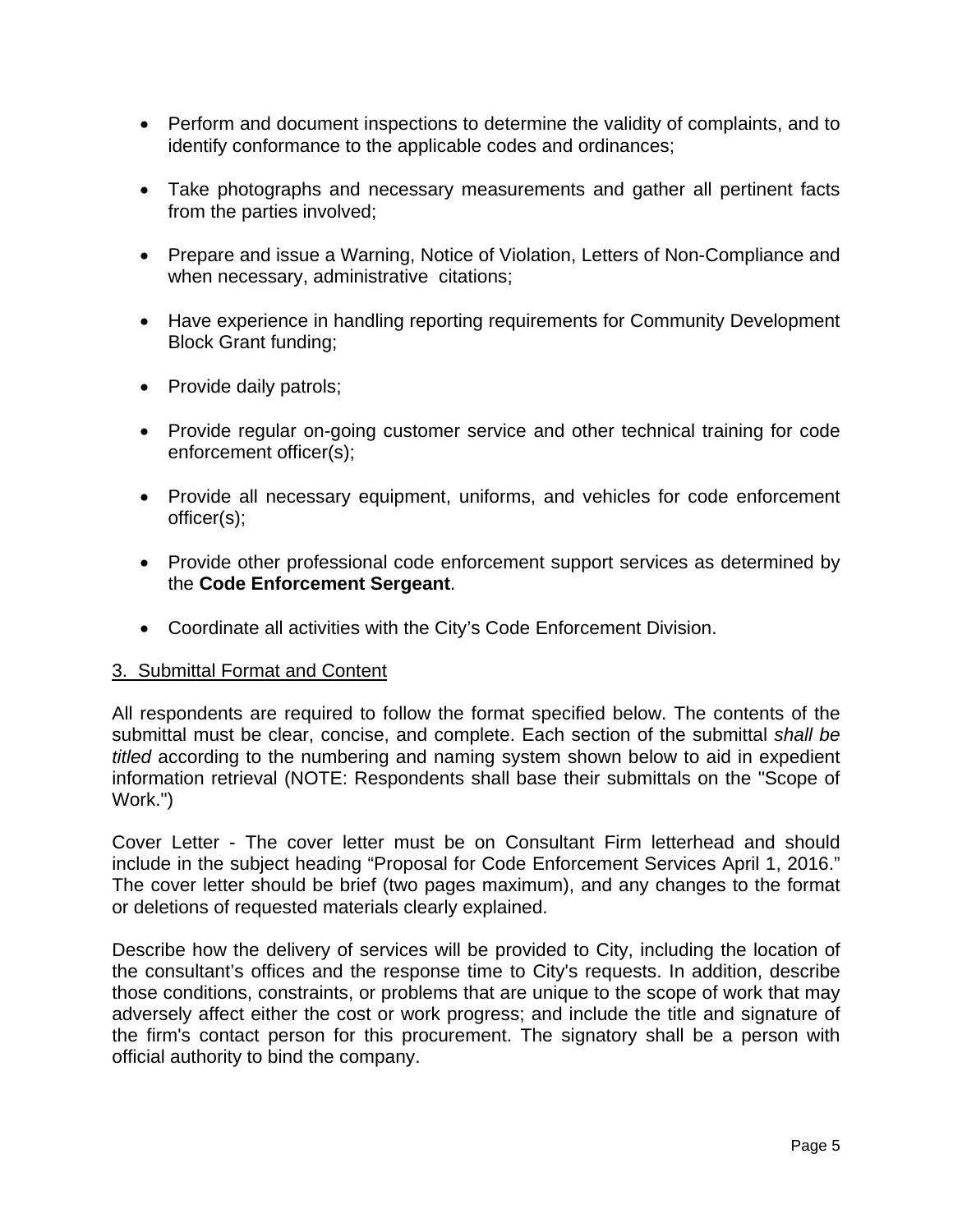A. Methods and Strategic Plan - Describe methods and plan for carrying out the Scope of Work.

B. Qualifications and Experience - This section shall contain the following: A description of the consultant firm's experience in providing Code Enforcement Services.

C. The name of the consultant firm's proposed personnel for this contract. The consultant firm's and proposed personnel's experiences in the past five (5) years specifically related to the scope of work of this project. Experiences shall be listed consecutively with name of the City or agency the work was completed for.

D. List of Project Personnel - This list should include the identification of the contact person with primary responsibility for this contract, the field personnel proposed for this contract, and any supervisory personnel.

E. References - Provide a list of at least three (3) current public agency customers in California for whom you have provided comparable services. Please include the agency's name, telephone number, and email address of contact person.

F. Not-to-Exceed Monthly Fee and Schedule of Hourly Rates - The respondent shall provide a Not-to-Exceed Monthly Fee and a Schedule of Hourly Rates.

#### 4. Schedule for Selection and Award

The following *tentative* schedule is anticipated with regard to this RFP:

| Phase                                      | Date                       |
|--------------------------------------------|----------------------------|
| Release of RFP                             | 03/04/2016                 |
| Deadline for any questions from vendors    | 03/18/2016 by 5:00 p.m.    |
| Deadline for posting any amendments to RFP | 03/25/2016                 |
| <b>Proposal Due Date</b>                   | 04/01/2016 by 2:00 p.m.    |
| <b>Review of Proposals</b>                 | 04/04/2016 thru 04/08/2016 |
| Potential Interview of Vendor(s)           | 04/18/2016 thru 04/22/2016 |
| Negotiation                                | 04/25/2016 thru 04/29/2016 |
| Selection of Firm approved by City Council | 05/04/2016                 |
| Implementation of Negotiated Agreement     | 05/05/2016                 |

Proposals arriving after the specified date and time will not be considered, nor will late proposals be opened. Each firm assumes responsibility for timely submission of its proposal.

The City reserves the right to change this schedule and/or discontinue the RFP process at any time.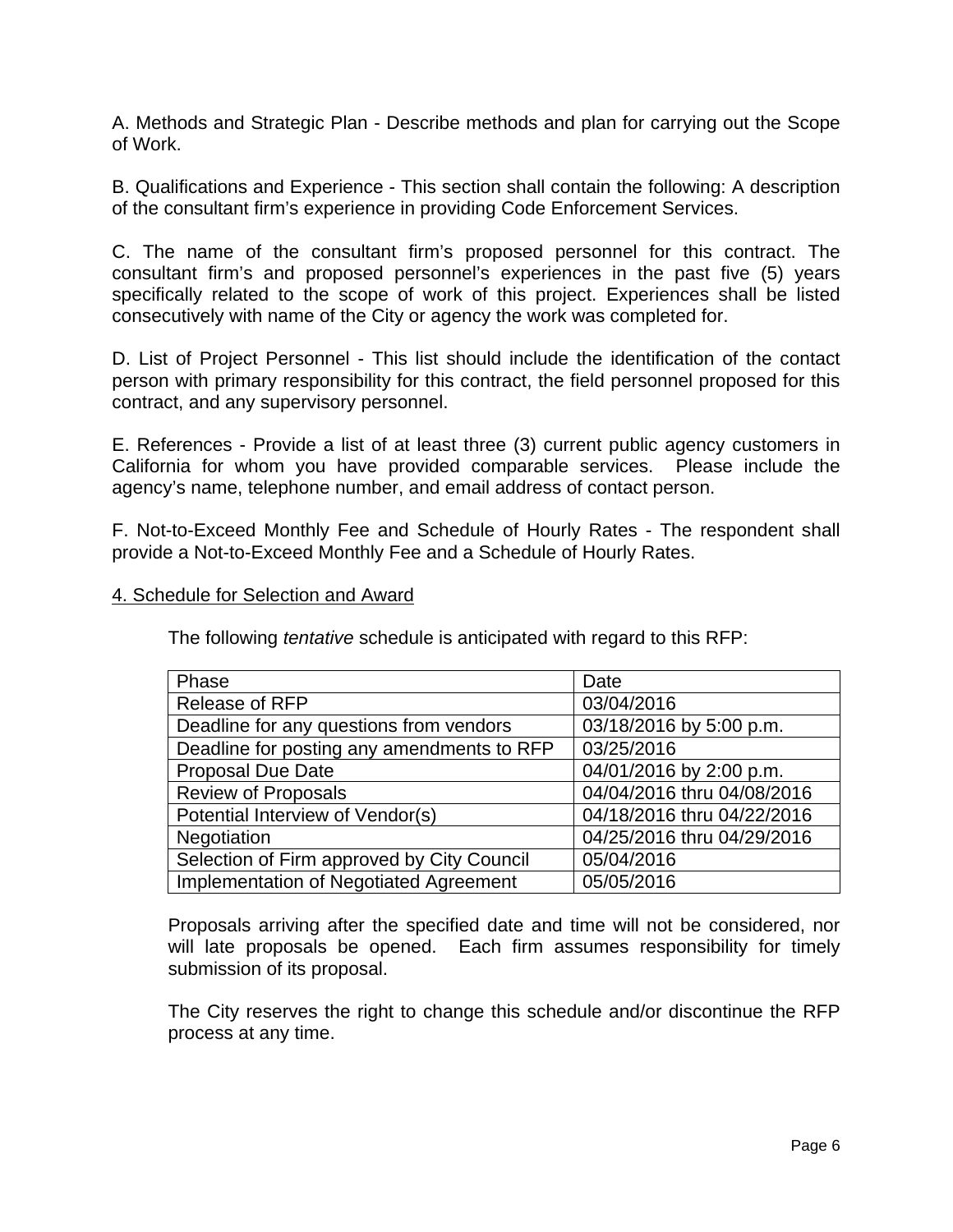## 5. Evaluation

Proposals will only be considered from firms normally engaged in providing the types of products and services specified herein. The City reserves the right to inspect the Firm's facilities, products, personnel, and organization at any time, or to take any other action necessary to determine the firm's ability to perform. The City reserves the right to reject proposals where evidence or evaluation is determined to indicate inability to perform. The City reserves the right to interview any or all responding firms and/or to award a contract without conducting interviews.

Evaluation will be made on the basis of the criteria noted below. A recommendation of award shall be made to the responsible firm whose proposal is determined to be the most advantageous to the City. The City will attempt to negotiate an agreement with the highest ranking firm to provide the specified services. If these negotiations are unsuccessful, the City reserves the right to discontinue negotiations and commence negotiations with the next highest ranking consultant. Nothing herein shall obligate the City to award a contract to any responding firm.

- a. Proposed Personnel qualifications, professional experience and skills of the firm overall and in particular the proposed team members.
- b. Ability to meet the requirements of the scope of services and maximum service delivery timelines through an efficient and effective allocation of resources.
- c. Client References Performance on similar projects based on input from references. The City also reserves the right to contact the clients that terminated contracts with the firm as listed in the firm's submittal.
- d. Proposed Fee Structure/Cost of Services
- e. Completeness of the proposal submitted and responsiveness to the RFP.
- f. Ability to comply with the City's standard professional services agreement.

All interested parties are encouraged to submit proposals to the RFP, as the award is not based solely on the lowest cost proposal submitted. Total cost will be taken into consideration, but the Proposer's capabilities, competence and capacity will be considered as well. The City reserves the right to choose the overall best firm according to the City's criteria. The City, and its designated representatives, shall be the sole judge of its own best interest, the proposal, and the resulting negotiated agreement. The City's decisions will be final.

The above factors, along with other factors that the City may deem appropriate, will be used to identify the proposal that represents the best value, which will be the basis for the contract award.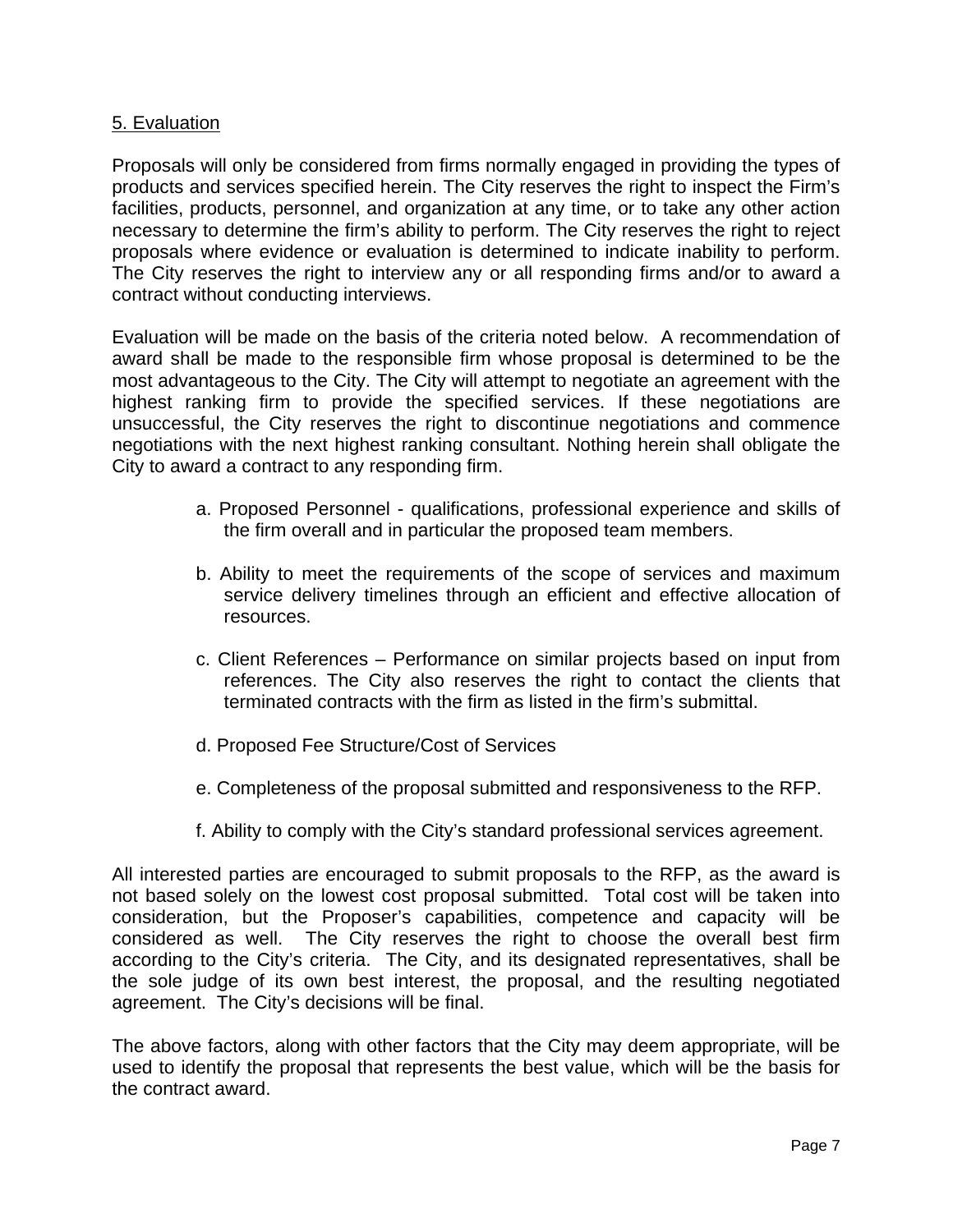The most qualified and responsive proposer will be selected for contract negotiations. The vendor's proposed lead customer contact or account representative for this engagement will be required to be present at the interview and presentation. If agreement cannot be reached with the first proposer, the second choice proposer (and then third and so on) will be contacted with the first choice proposer (or other proposers, in order) dismissed from further consideration on this project. A contract award may be made to the responsible proposer whose proposal will be best for the City considering evaluation factors outlined above. All proposers participating in the process shall be notified in writing of the successful award.

## 6. Special Conditions

## A. Contract and Insurance Requirements

The selected proposer shall be required to enter into a city-prepared Professional Services Agreement approved by the City Attorney. See Attachment B for General terms and conditions. Proposers shall be prepared to accept the terms and conditions of the City's Standard Professional Services Agreement including all Insurance Requirements. The successful Vendor's bid and the terms and conditions stated in this RFP will be made part of the contract between the City of Los Banos and the contractor. This RFP outlines the specifications and requirements, but not necessarily all of the terms and conditions that will be incorporated into the final agreement between the City of Los Banos and the successful firm.

#### B. Business License

The successful proposer that is awarded the contract will be required to apply for and obtain a business license in accordance with the Los Banos Municipal Code.

## C. Term

The term of the contract for the required services is expected to be two (2) years.

#### D. Reservations

This RFP does not commit the City to award a contract, to defray any costs incurred in the preparation of a proposal pursuant to this RFP, or to procure or contract for work. No payment of any kind will be provided to the firm responding to this RFP, or parties they represent, for obtaining any of the information solicited.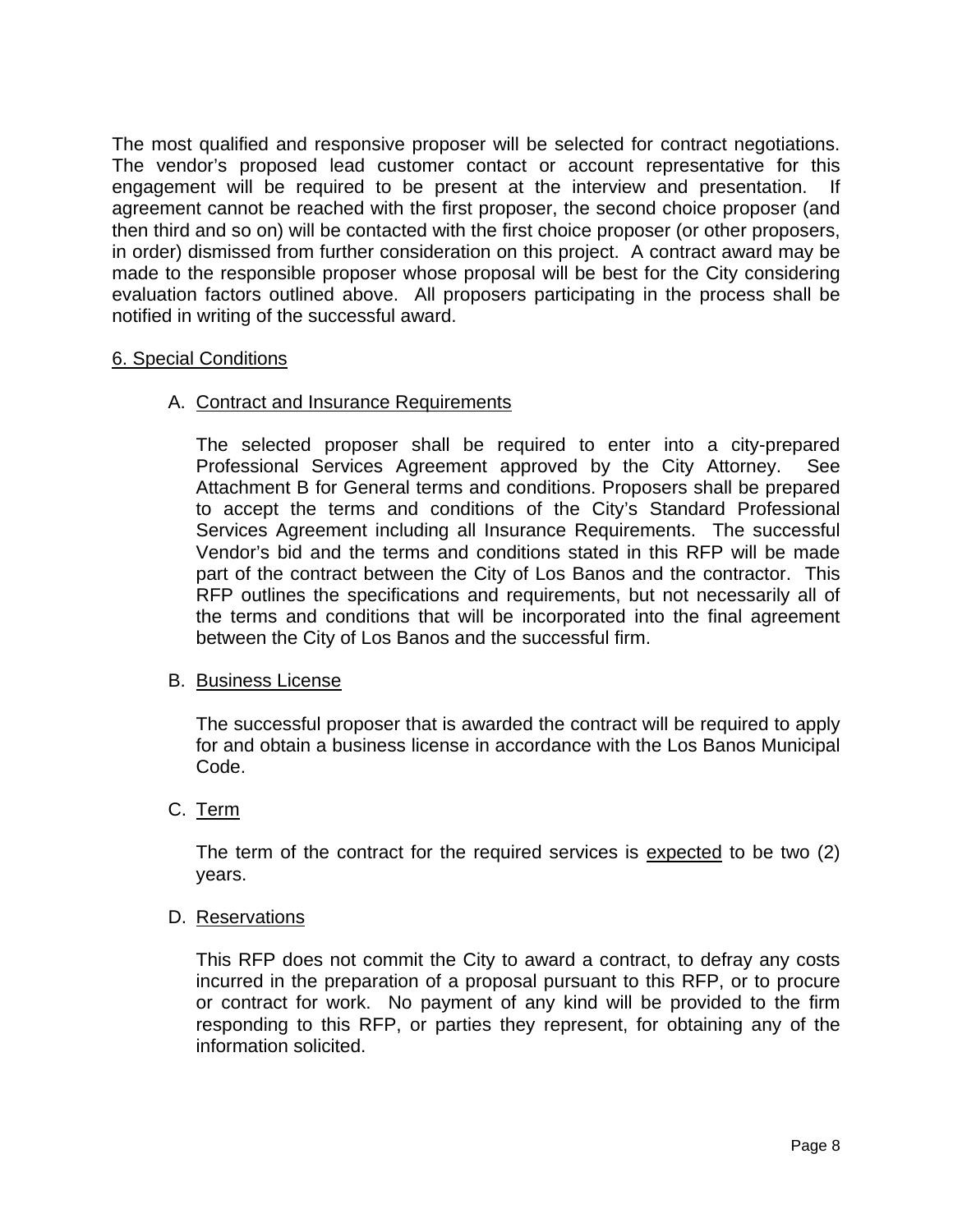## E. Public Records

All proposals submitted in response to this RFP become the property of the City. Information in the proposal, unless specified as trade protected, may be subject to public review. Any information contained in the proposal that is proprietary must be clearly designated. Marking the entire proposal as proprietary will be neither accepted nor honored. Proprietary information submitted in response to this RFP will be handled in accordance with the California Public Records Act.

## F. Right to Cancel and Amend

The City reserves the right to cancel, for any or no reason, in part or in its entirety, this RFP, including but not limited to: selection schedule, submittal date, and submittal requirements. If the City cancels or revises the RFP, all firms will be notified in writing.

## G. Proposer's Questions

The City will not give verbal answers to inquiries regarding information in this RFP, or verbal instructions prior to the submission deadline. All questions shall be submitted in writing to Stacy Souza Elms, Senior Planner, at [stacy.elms@losbanos.org.](mailto:stacy.elms@losbanos.org) A verbal statement regarding same by any person shall be non-binding. The City is not liable for any increased costs resulting from the Firm accepting verbal directions. Any explanation desired by a Firm must be requested of the City representative in writing not later than March 18, 2016 at 5:00 p.m. and if explanation is necessary, a reply shall be made in the form of an addendum, a copy of which shall be posted on the City website at [www.losbanos.org](http://www.losbanos.org/) on or before March 25, 2016.

#### H. Additional Information

The City reserves the right to request additional information and/or clarification from any or all vendors.

#### I. Conflict of Interest

Firm covenants that the company, its officers, employees and/or agents presently have no interest, and shall not acquire any interest, direct or indirect, financial or otherwise, which would conflict in any manner or degree with the performance of the services requested herein by the City. Firm further covenants that, in the performance of any contract or agreement resulting from this RFP, no subcontractor or person having such an interest shall be employed. Firm certifies that to the best of vendor's knowledge, no one who has or will have any financial interest under any contract or agreement resulting from this RFP is an officer or employee of the City.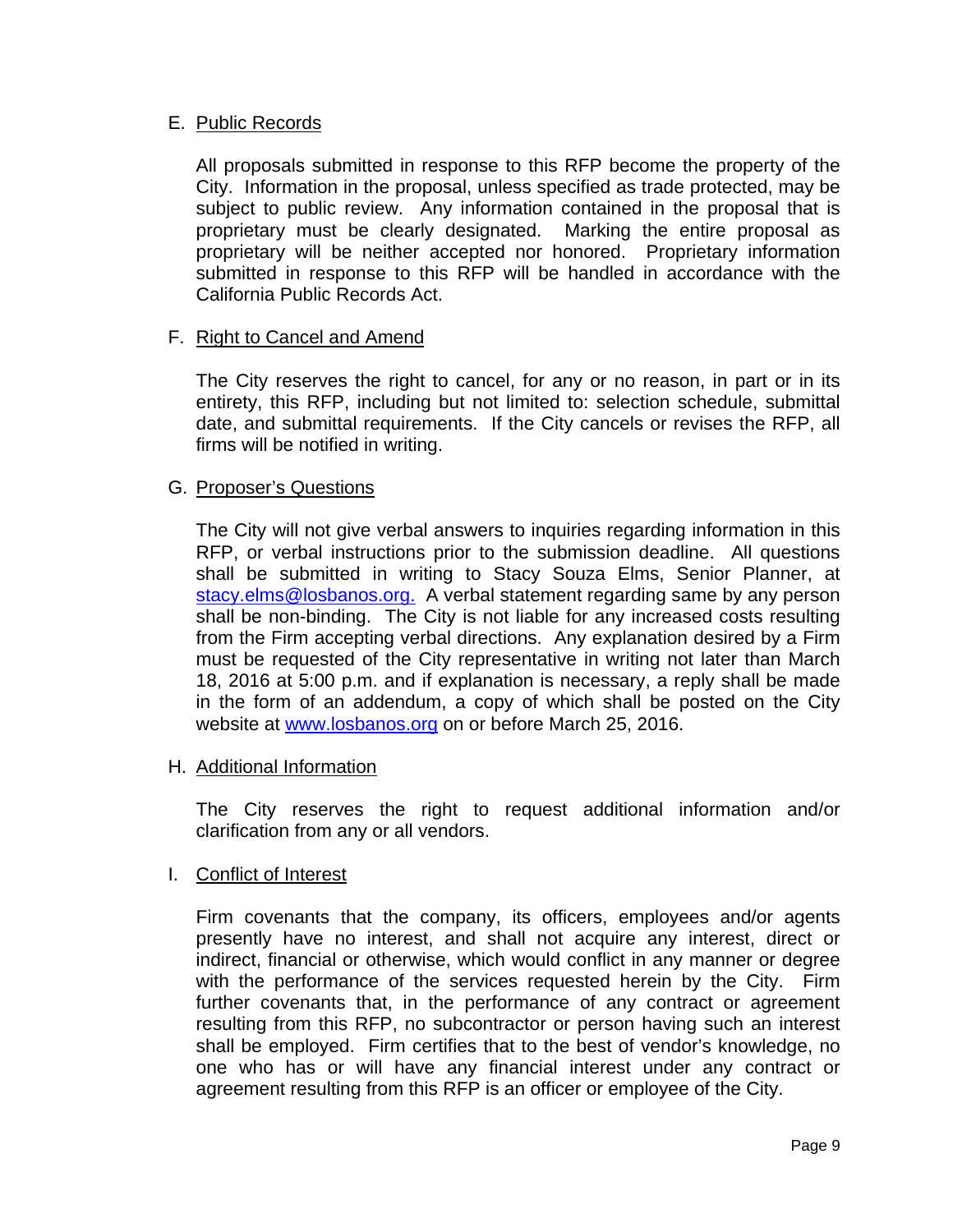## J. Release of Public Information

Firms who respond to this RFP who wish to release information to the public regarding selection, contract award or data provided by the City must receive prior written approval from the City before disclosing such information to the public.

## K. Non-Assignment

If a contract is awarded, the selected firm shall neither assign, nor delegate, in part or in whole, any duties without the prior written consent of the City which shall not be unreasonably withheld.

## L. Collusion

Each firm certifies that the company, its officers, employees and/or agents are not a party to any collusive action, fraud, or any action that may be in violation of the Sherman Antitrust Act. The firm certifies that the company, its officers, employees and/or agents have not offered or received any kickbacks or inducements from any other bidding vendor, supplier, manufacturer, or subcontractor in connection with the proposal and that the company, its officers, employees and/or agents have not conferred on any public employee having official responsibility for this procurement transaction any payment, loan, subscription, advance, deposit of money, services, or anything of more than nominal value. Any or all bids shall be rejected if there is any reason to believe collusion exists among the bidding vendors. More than one bid from an individual, firm, partnership, corporation, or association under the same or different names may be rejected. Reasonable grounds for believing that a bidding firm has interest in more than one proposal for the work being proposed may result in rejection of all bids in which the bidding firm is believed to have interest.

#### M. Debarment

By submitting a proposal, the firm certifies that the company is not currently debarred from submitting proposals and/or bids for contracts issued by any City or political subdivision or agency of the State of California, and that it is not an agent of a person or entity that is currently debarred from submitting proposals and/or bids for contracts issued by any City or political subdivision or agency of the State of California.

#### N. Equal Employment Opportunity Compliance

The selected firm shall not discriminate against any employee or applicant for employment because of race, creed, color, or national origin. The firm shall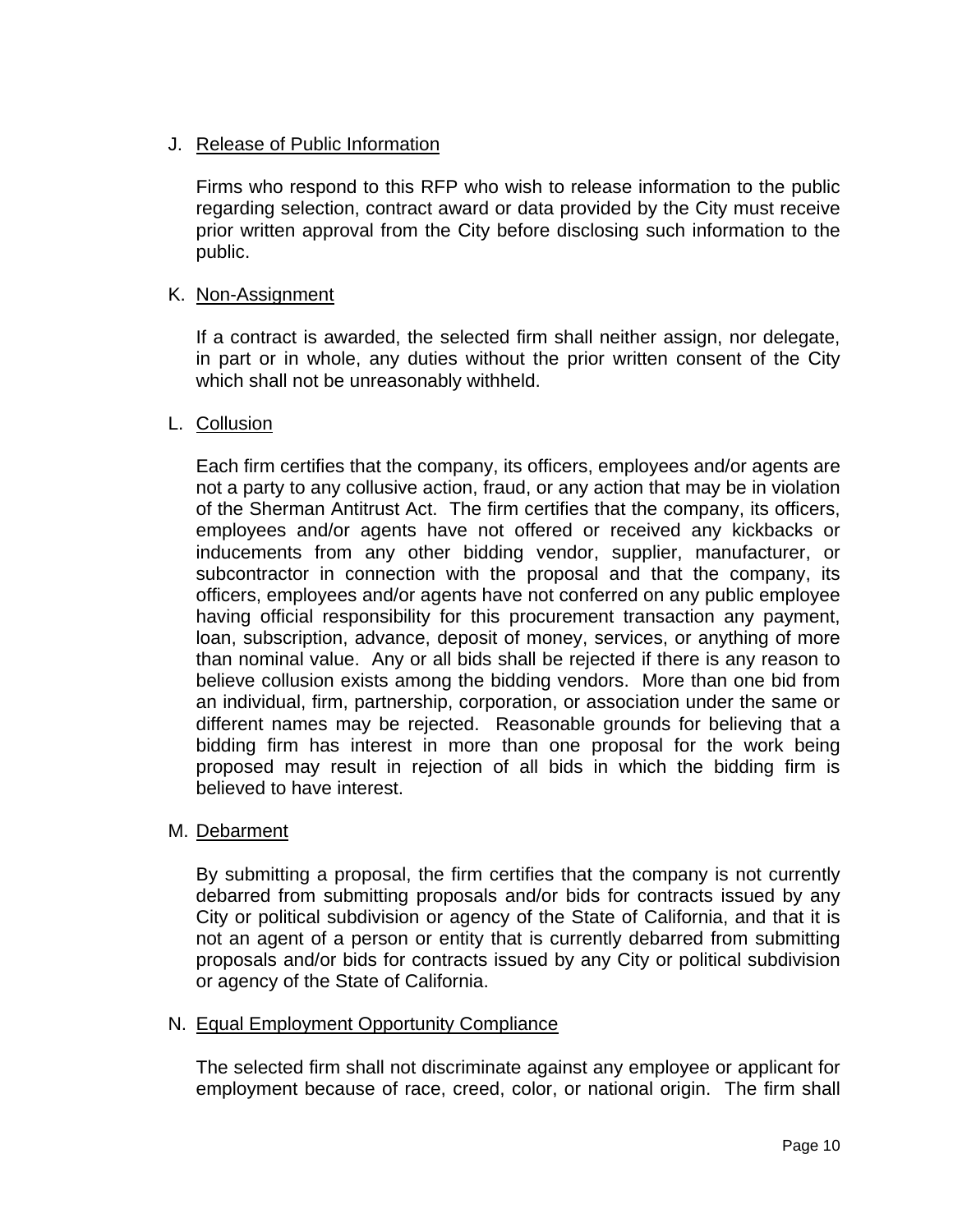take affirmative action to ensure that all employees and applicants for employment shall be treated with equality in all aspects of employment processes including, but not limited to, hiring, transfer, promotion, training, compensation and termination, regardless of their race, creed, color, sex, national origin, age, or physical handicap.

## O. Right to Audit

The selected firm shall maintain such financial records and other records as may be prescribed by the City or by applicable federal and state laws, rules, and regulations. The selected firm shall retain these records for a period of three years after final payment, or until they are audited by the City, whichever event occurs first. These records shall be made available during the term of the contract or service agreement and the subsequent three-year period for examination, transcription, and audit by the City or its designees.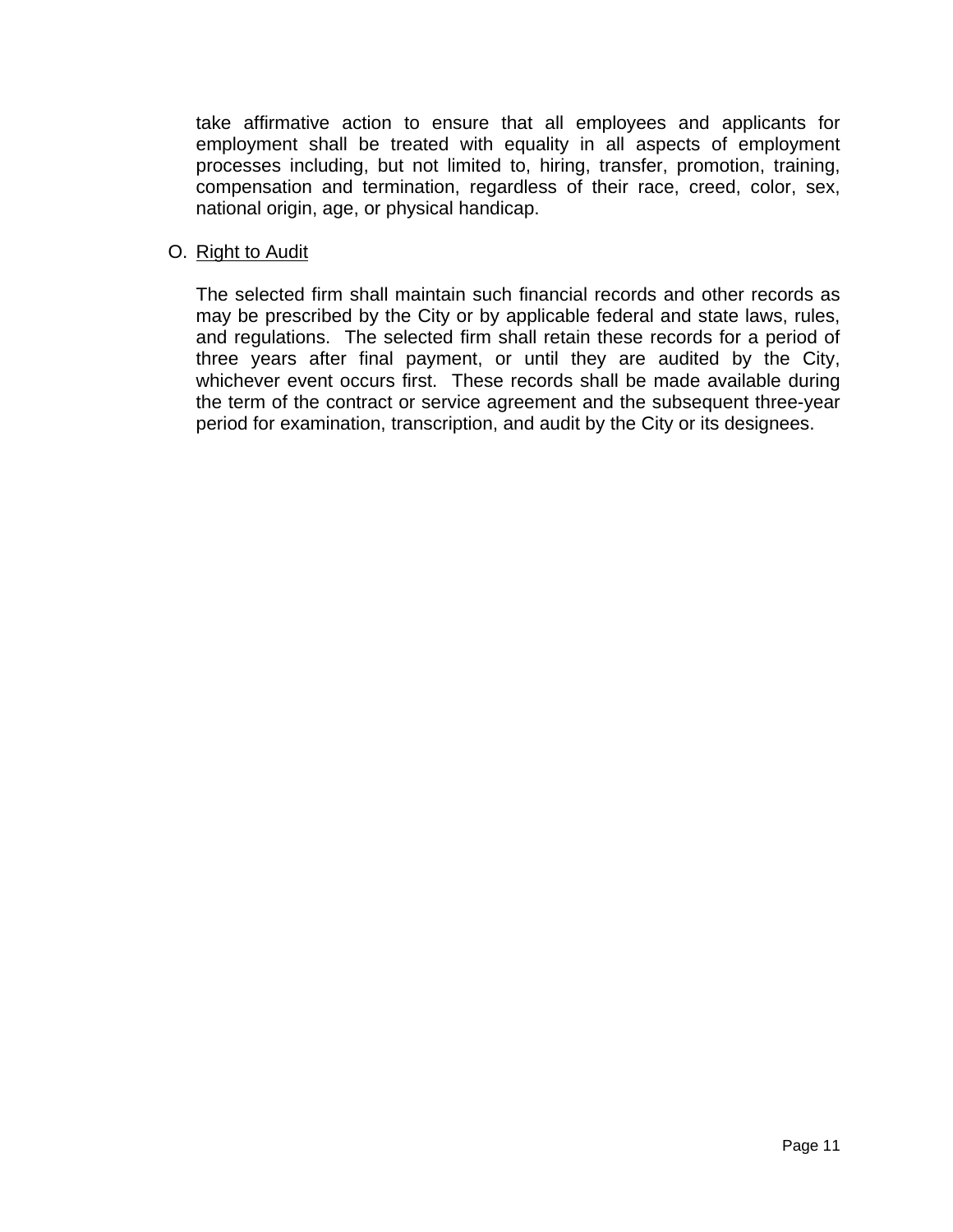# ATTACHMENT A



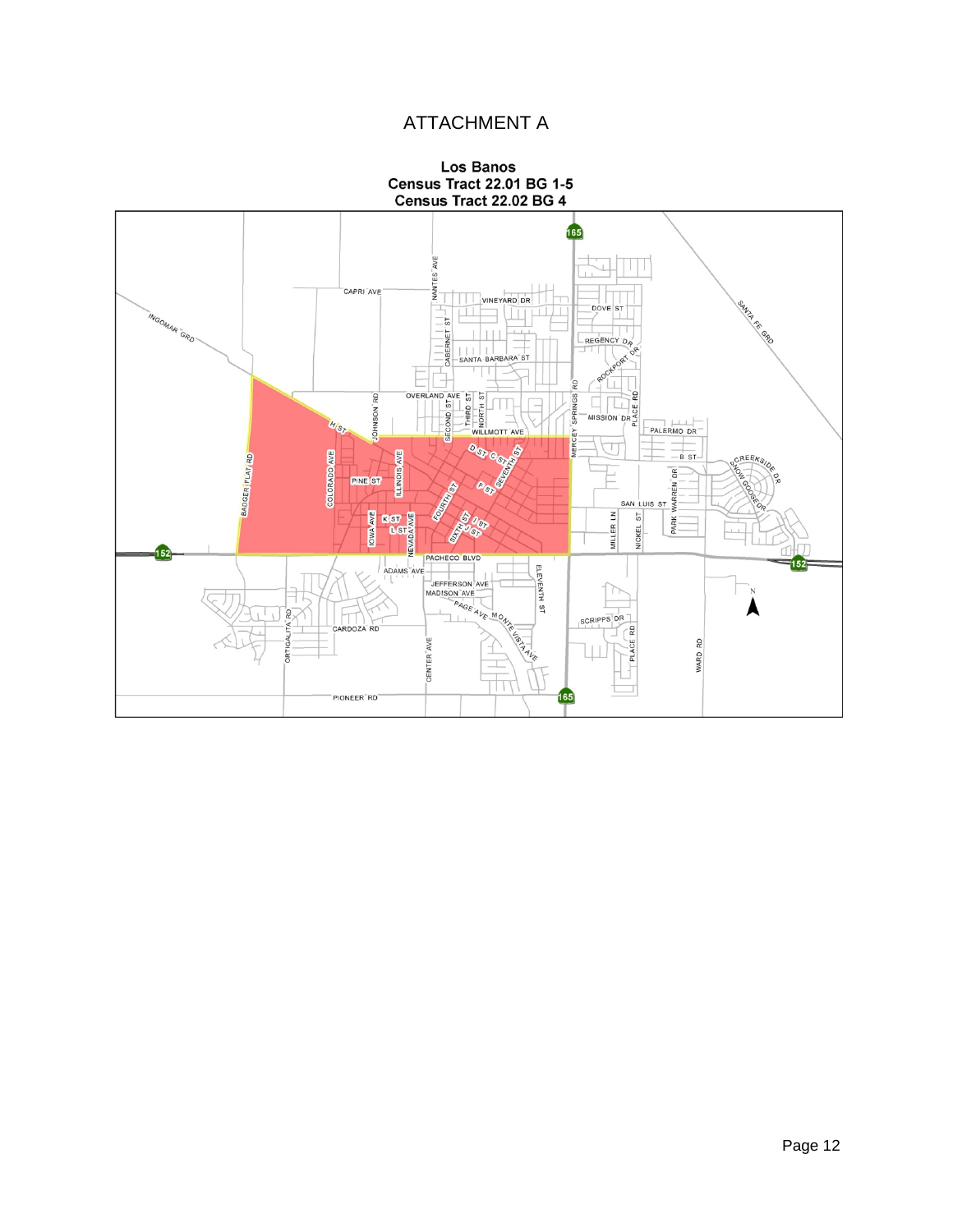## ATTACHMENT B

#### GENERAL TERMS AND CONDITIONS

1. **Performance of Services/No Assignment.** Time is of the essence in performance of the Services. Consultant represents to City that Consultant possesses, or will arrange to secure from others, all of the necessary professional capabilities, experience, resources and facilities necessary to provide to City the services contemplated under this Agreement. Except as specifically authorized under this Agreement, the services to be provided under this Agreement shall not be assigned, transferred contracted or subcontracted out without the prior written approval of City.

2. **Hold Harmless and Indemnification.** To the fullest extent permitted by law, Consultant shall indemnify, defend and hold harmless City, its City Council, boards and commissions, officers, agents and employees (collectively, the "Indemnified Parties) from and against any and all claims (including, claims for bodily injury, death or damage to property), demands, obligations, damages, actions, causes of action, suits, losses, judgments, fines, penalties, liabilities, costs and expenses (including, attorney's fees, disbursements and court costs) of every kind and nature that arise out of, pertain to, or relate to the negligence, recklessness, or willful misconduct of the Consultant, its principals, officers, agents, employees, vendors, suppliers, consultants, subcontractors, anyone employed directly or indirectly by any of them or for whose acts they may be liable or any or all of them in performance, or non-performance, of services under this Agreement.

 Notwithstanding the foregoing, nothing herein shall be construed to require Consultant to indemnify the Indemnified Parties from any Claim arising from the active negligence or willful misconduct of the Indemnified Parties. Nothing in this indemnity shall be construed as authorizing any award of attorney's fees in any action on or to enforce the terms of this Agreement. This indemnity shall apply to all claims and liability regardless of whether any insurance policies are applicable. The policy limits do not act as a limitation upon the amount of indemnification to be provided by the Consultant

3. **Independent Contractor.** It is understood that City retains Consultant on an independent contractor basis and Consultant is not an agent or employee of City. The manner and means of conducting the work are under the control of Consultant, except to the extent they are limited by statute, rule or regulation and the expressed terms of this Agreement. Nothing in this Agreement shall be deemed to constitute approval for Consultant or any of Consultant's employees or agents, to be the agents or employees of City. Consultant shall have the responsibility for and control over the means of performing the work, provided that Consultant is in compliance with the terms of this Agreement. Anything in this Agreement that may appear to give City the right to direct Consultant as to the details of the performance or to exercise a measure of control over Consultant shall mean only that Consultant shall follow the desires of City with respect to the results of the services.

3.1 The Consultant shall at all times remain an independent contractor with respect to the services to be performed under this Agreement and shall be responsible for the payment of Federal and State Employer Withholding Taxes, Unemployment Insurance Taxes, FICA Taxes, Retirement, Life and/or Medical Insurance, and Worker's Compensation Insurance for the employees of the Consultant or any other person performing services under this Agreement. Consultant and its employees are not entitled to the rights or benefits afforded to City's employees, including disability or unemployment insurance, workers' compensation, medical insurance, sick leave, or any other employment benefit. Consultant agrees to indemnify and hold City harmless from any claims, costs, losses, fees, penalties, interest, or damages suffered by City as a result of any claim by any person or entity contrary to the provisions of this Section.

4. **Insurance.** Unless otherwise agreed, without limiting Consultant's indemnification of City, and prior to commencement of work, Consultant shall obtain, provide and maintain at its own expense during the term of this Agreement, a policy or policies of liability insurance of the type and amounts described below and in a form satisfactory to City.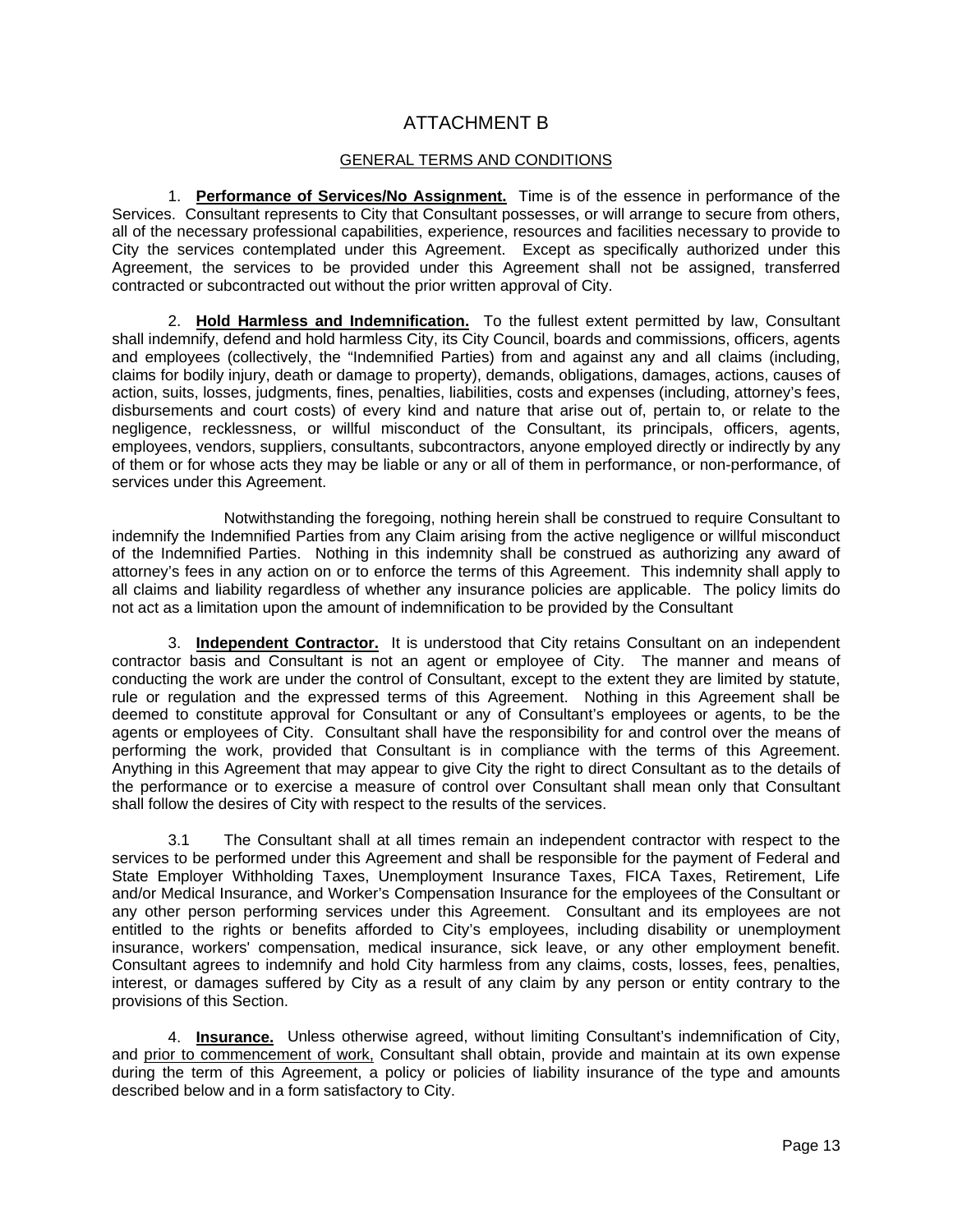A. *Certificates of Insurance.* Consultant shall provide certificates of insurance with original endorsements to City as evidence of the insurance coverage required herein. Insurance certificates must be approved by the City Attorney prior to commencement of performance or issuance of any permit. Current certification of insurance shall be kept on file with City at all times during the term of this Agreement.

 B. *Signature.* A person authorized by the insurer to bind coverage on its behalf shall sign certification of all required policies.

 C. *Acceptable Insurers.* All insurance policies shall be issued by an insurance company currently authorized by the Insurance Commissioner to transact business of insurance in the State of California, with an assigned policyholders' Rating of A (or higher) and Financial Size Category Class VII (or larger) in accordance with the latest edition of Best's Key Rating Guide, unless otherwise approved by the City Attorney.

#### D. *Coverage Requirements*.

 i. Workers' Compensation Coverage. Consultant shall maintain Workers' Compensation Insurance and Employer's Liability Insurance for his or her employees in accordance with the laws of the State of California. In addition, Consultant shall require each subcontractor to similarly maintain Workers' Compensation Insurance and Employer's Liability Insurance in accordance with the laws of the State of California for all of the subcontractor's employees. Any notice of cancellation or nonrenewal of all Workers' Compensation policies must be received by City at least thirty (30) calendar days (10 calendar days written notice of non-payment of premium) prior to such change. The insurer shall agree to waive all rights of subrogation against City, its officers, agents, employees and volunteers for losses arising from work performed by Consultant for City.

 ii. General Liability Coverage. Consultant shall maintain commercial general liability insurance in an amount not less than two million dollars (\$2,000,000) per occurrence for bodily injury, personal injury, and property damage, including without limitation, contractual liability. If commercial general liability insurance or other form with a general aggregate limit is used, either the general aggregate limit shall apply separately to the work to be performed under this Agreement, or the general aggregate limit shall be at least twice the required occurrence limit.

 iii. Automobile Liability Coverage. Consultant shall maintain automobile insurance covering bodily injury and property damage for all activities of the Consultant arising out of or in connection with work to be performed under this Agreement, including coverage for any owned, hired, non-owned or rented vehicles, in an amount not less than two million dollars (\$2,000,000) combined single limit for each occurrence.

 iv. Professional Errors and Omissions Insurance. Consultant shall maintain professional errors and omissions insurance, which covers the services to be performed in connection with this Agreement in the minimum amount of one million dollars (\$1,000,000) per claim and in the aggregate.

 E. *Endorsements.* Each general liability and automobile liability insurance policy shall either include or be endorsed with the following specific language:

 i. The City, its elected or appointed officers, officials, employees, agents and volunteers are to be covered as additional insureds with respect to liability arising out of work performed by or on behalf of the Consultant.

 ii. This policy shall be considered primary insurance as respects to City, its elected or appointed officers, officials, employees, agents and volunteers as respects to all claims, losses, or liability arising directly or indirectly from the Consultant's operations or services provided to City. Any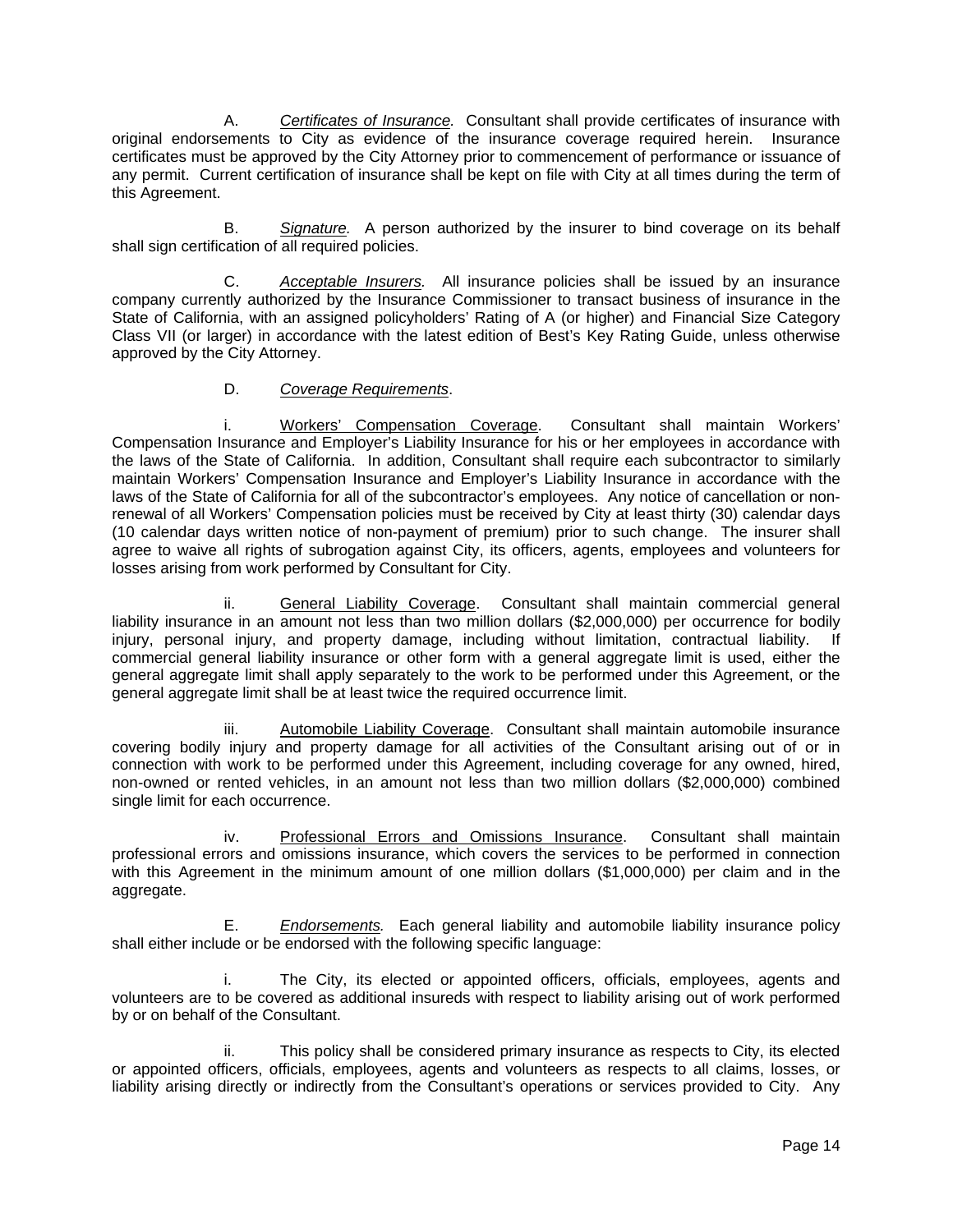insurance maintained by City, including any self-insured retention City may have, shall be considered excess insurance only and not contributory with the insurance provided hereunder.

 iii. This insurance shall act for each insured and additional insured as though a separate policy had been written for each, except with respect to the limits of liability of the insuring company.

 iv. The insurer waives all rights of subrogation against City, its elected or appointed officers, officials, employees, agents and volunteers.

 v. Any failure to comply with reporting provisions of the policies shall not affect coverage provided to City, its elected or appointed officers, officials, employees, agents or volunteers.

 vi. The insurance provided by this policy shall not be suspended, voided, or canceled, by either party except after thirty (30) calendar days (10 calendar days written notice of nonpayment of premium) written notice has been received by City.

5. **Ownership of Documents.** All documents, information and materials of any and every type prepared by the Consultant pursuant to this Agreement shall be the property of the City. Such documents shall include but not be limited to data, drawings, specifications, reports, estimates, summaries, and such other information and materials as may have been accumulated by the Consultant in performing work under this Agreement, whether completed or in process. The Consultant shall assume no responsibility for the unintended use by others of any such documents, information, or materials on project(s) that are not related to the scope of services described under this Agreement.

6. **Confidentiality.** All City information disclosed to Consultant during the course of performance of services under this Agreement shall be treated as confidential and shall not be disclosed to any other persons or parties except as authorized by City, or required by law. All documents, including drafts, preliminary drawings or plans, notes and communications that result from the services in this Agreement, shall be kept confidential unless City authorizes in writing the release of information.

7. **Intellectual Property Indemnity.** The Consultant shall defend and indemnify City, its agents, officers, representatives and employees against any and all liability, including costs, for infringement of any United States' letters patent, trademark, or copyright infringement, including costs, contained in Consultant's drawings and specifications provided under this Agreement.

8. **Access to Records.** Consultant shall maintain all books, records, documents, accounting ledgers, and similar materials relating to work performed for City under this Agreement on file for at least three (3) years following the date of final payment to Consultant by City. Any duly authorized representative(s) of City shall have access to such records for the purpose of inspection, audit and copying at reasonable times, during Consultant's usual and customary business hours. Consultant shall provide proper facilities to City's representative(s) for access and inspection. Consultant shall be entitled to reasonable compensation for time and expenses relate to such access and inspection activities, which shall be considered to be an additional service to the City, subject to the provisions of Section 4 hereinabove.

9. **Conflict of Interest.** The Consultant or its employees may be subject to the provisions of the California Political Reform Act of 1974 (the "Act"), which (1) requires such persons to disclose any financial interest that may foreseeably be materially affected by the work performed under this Agreement, and (2) prohibits such persons from making, or participating in making, decisions that will foreseeably financially affect such interest.

 If subject to the Act, Consultant shall conform to all requirements of the Act. Failure to do so constitutes a material breach and is grounds for immediate termination of this Agreement by City. Consultant shall indemnify and hold harmless City for any and all claims for damages resulting from Consultant's violation of this Section.